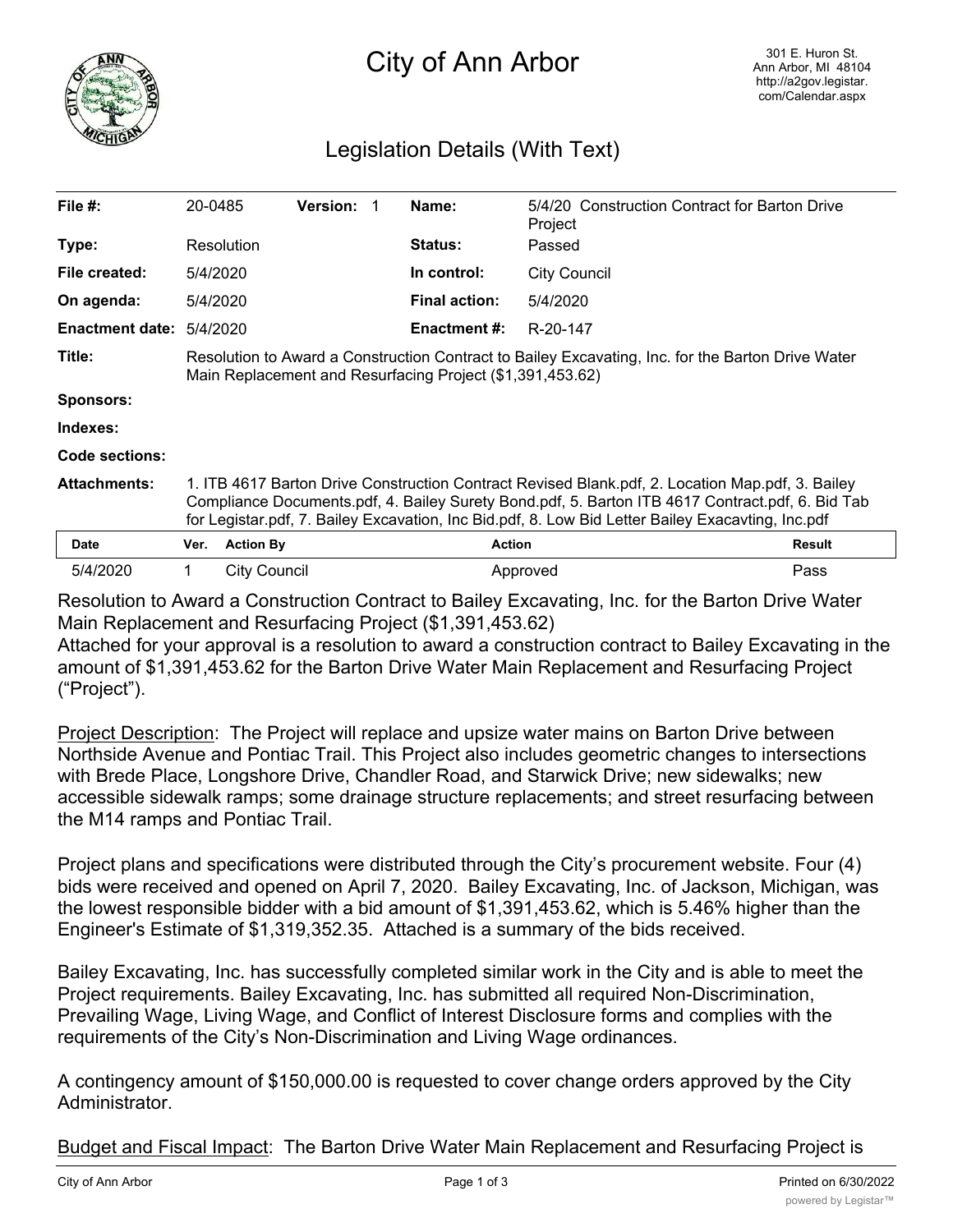included in the approved FY20-25 Capital Improvements Plan (TR-SC-18-03 & UT-WS-18-53). Estimated costs for the project are as follows:

Construction Estimate  $$1,391,500.00$ Planning/Design **\$ 165,000.00** Const Eng/Project Admin/Inspection/Testing \$175,500.00

\$1,732,000.00

The Barton Drive Water Main Replacement and Resurfacing Project is included in the approved FY20 capital budget. Below are estimated Project Revenues:

| Street, Bridge, and Sidewalk Millage                | \$944,000.00   |
|-----------------------------------------------------|----------------|
| <b>Water System</b>                                 | \$700,000.00   |
| Special Assessments for New Sidewalk (District #55) | \$63,000.00    |
| Special Assessments for New Sidewalk (District #60) | \$25,000.00    |
| <b>Total Revenue</b>                                | \$1,732,000.00 |

Prepared by: Nicholas Hutchinson, P.E., City Engineer Reviewed by: Craig Hupy, Public Services Area Administrator Approved by: Tom Crawford, Interim City Administrator Whereas, Water mains need to be replaced along Barton Drive between Northside Avenue and Pontiac Trail;

Whereas, the Barton Drive Water Main Replacement and Resurfacing Project ("Project") includes geometric changes to intersections with Brede Place, Longshore Drive, Chandler Drive, and Starwick Drive; new sidewalks; new accessible sidewalk ramps; some drainage structure replacements; and street resurfacing between the M14 ramps and Pontiac Trail;

Whereas, Funding for the Project is included in the Water Supply System and the Street, Bridge, and Sidewalk Millage Funds approved capital budgets;

Whereas, Competitive bids were received on April 7, 2020 (ITB-4617) and Bailey Excavating, Inc. was the lowest responsible bidder with a submitted bid of \$1,391,453.62;

Whereas, The contract sets forth the services to be performed by and payments to be made, all of which are agreeable to the City;

Whereas, It is now appropriate to contract with Bailey Excavating, Inc. for the Project; and

Whereas, Bailey Excavating, Inc. has submitted all required Non-Discrimination, Prevailing Wage, Living Wage, and Conflict of Interest Disclosure forms and complies with the requirements of the City's Non-Discrimination and Living Wage Ordinances;

RESOLVED, That a contract in the amount of \$1,391,453.62 be awarded to Bailey Excavating, Inc. for the construction of the Project;